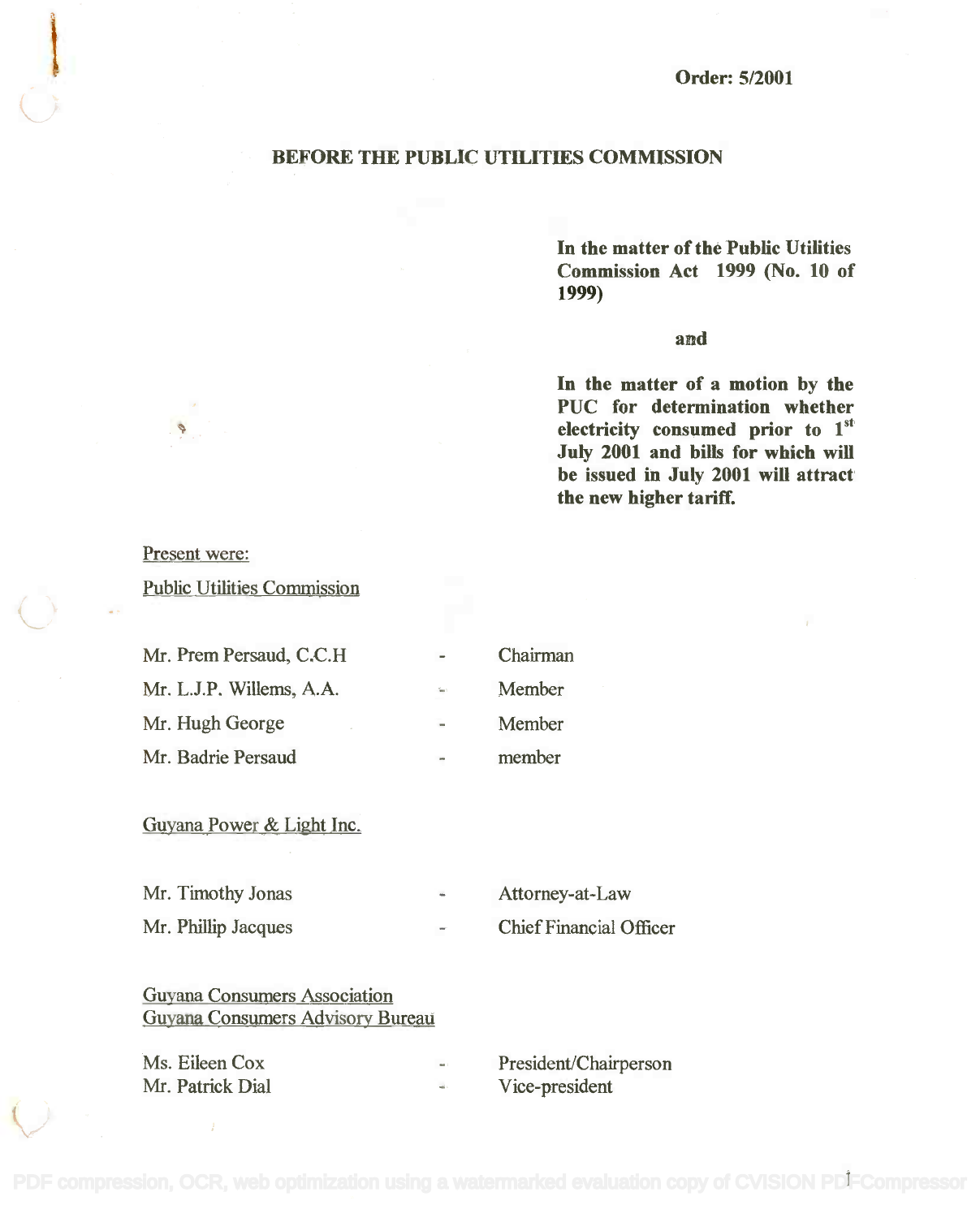By a press release issued by the Hon. Prime Minister, the public was informed By a press release issued by the Hon. Prime Minister, the public was informed that with effect from  $1<sup>st</sup>$  July 2001 the subsidy paid to Guyana Power and Light Inc. (GPL) by Government to GPL will be reduced and finally cease on the  $1<sup>st</sup>$  October 2001.

á

GPL also issued a press release to the same effect, and in addition set out the new GPL also issued a press release to the same effect, and in addition set out the new rates with effect from  $1<sup>st</sup>$  July and  $1<sup>st</sup>$  October 2001. The notice from GPL was that "Government has now decided that these subsidies are to be discontinued from  $1^{st}$ July 2001. Arising from this, electricity prices charged to customers will change July 2001. Arising from this, electricity prices charged to customers will change from  $1^\mathrm{st}$  July 2001".

This notice was published in a newspaper with daily circulation on the 29<sup>th</sup> June 2001. The decision referred to was contained in a document dated May 2, 2001 and 2001. The decision referred to was contained in a document dated May 2, 2001 and signed by the Hon. Prime Minister of the one part and Michael J.C. Hogan, Chairman of signed by the Hon. Prime Minister of the one part and Michael J.C. Hogan, Chairman of Americas and Caribbean Power Ltd, and John Lynn, Chief Executive Officer of Guyana Americas and Caribbean Power Ltd, and John Lynn, Chief Executive Officer of Guyana Power and Light (GPL.). Power and Light (GPL.).

For completion of the record and understanding of the position of the parties For completion of the record and understanding of the position of the parties "Americas and Caribbean Power Limited" is a company referred to in the Share "Americas and Caribbean Power Limited" is a company referred to in the Share Subscription agreement dated October 1, 1999, amongst GPL, Government of Guyana Subscription agreement dated October 1, 1999, amongst GPL, Government of Guyana and Americas and Caribbean Power Ltd. Apparently the payment by the Government of Guyana of subsidies to GPL is a condition precedent to all future equity contributions to Guyana of subsidies to GPL is a condition precedent to all future equity contributions to GPL by Americas and Caribbean Power Limited. GPL by Americas and Caribbean Power Limited.

The attention of the staff of the Commission was directed to a bill issued by GPL The attention of the staff of the Commission was directed to a bill issued by GPL for the consumption of electricity for the period  $1<sup>st</sup>$  June to  $30<sup>th</sup>$  June 2001. The consumer paid the bill but was charged the higher rate which was published to take effect from 1<sup>st</sup> July 2001. July 2001.

Accordingly, on July 10, 2001 the Commission wrote GPL requesting information Accordingly, on July 10, 2001 the Commission wrote GPL requesting information as to whether "the prices charged would be for the consumption of electricity with effect as to whether "the prices charged would be for the consumption of electricity with effect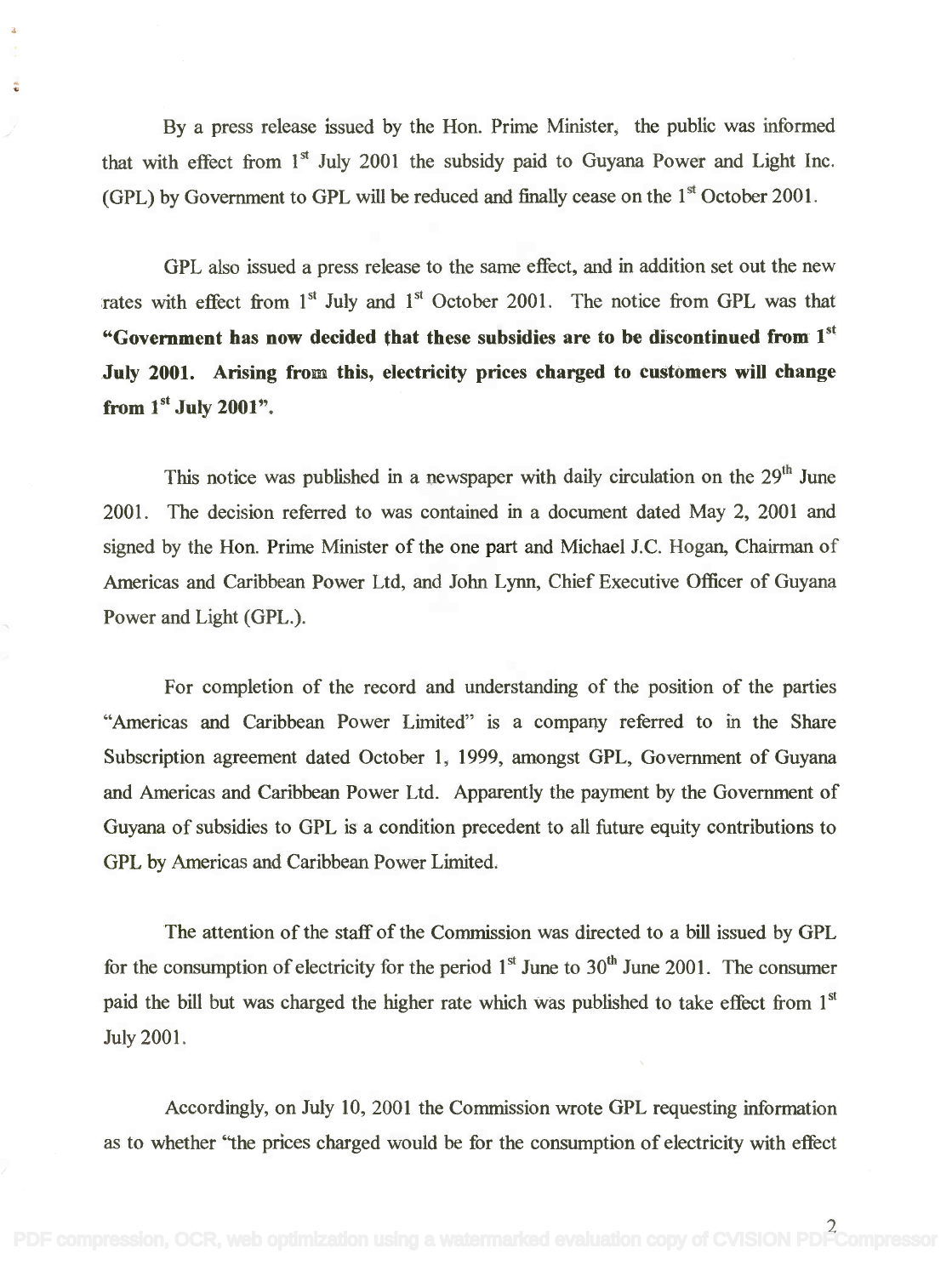in July 2001? In other words, would consumers whose bills were prepared in July for in July 2001? In other words, would consumers whose bills were prepared in July for consumption of electricity prior to  $1<sup>st</sup>$  July be billed at the new rate also?".

;:

ś

On 11<sup>th</sup> July 2001 GPL responded that "Electricity prices charged to customers" will apply to bills issued in July 2001. By letter dated  $12<sup>th</sup>$  July 2001 to GPL the Commission noted the contents of their letter dated 11<sup>th</sup> July but sought "clarification whether electricity consumed prior to  $1<sup>st</sup>$  July 2001 and the bills for which will be issued in July 2001 will attract the new tariff. issued in July 2001 will attract the new tariff.

The GPL did not respond to the query and on the  $24<sup>th</sup>$  July 2001 the Commission conducted a hearing to determine this issue. conducted a hearing to determine this issue.

GPL's case, in a nutshell, is that they are receiving subsidy from the Government GPL's case, in a nutshell, is that they are receiving subsidy from the Government on the bills issued, and the subsidy has nothing to do with the volume of consumption of electricity; That bills are generally issued in the month following the consumption; that electricity; That bills are generally issued in the month following the consumption; that Government subsidy ends at the end of June billing; therefore bills issued in and from Government subsidy ends at the end of June billing; therefore bills issued in and from July will not benefit from the subsidy, and accordingly all bills issued in and from July July will not benefit from the subsidy, and accordingly all bills issued in and from July will attract the higher new rates.

In his submission before us, Counsel for GPL opined that "The only question In his submission before us, Counsel for GPL opined that "The only question which remain relates to any bills which may be issued to the future which ought properly which remain relates to any bills which may be issued to the future which ought properly to have been issued in June". He offered that GPL has taken the position that they must to have been issued in June". He offered that GPL has taken the position that they must be calculated using the rate of the earlier subsidy. be calculated using the rate of the earlier subsidy.

The Consumers have protested that since the rates are to be increased from  $1<sup>st</sup>$ July the question of billing has no relevance, and June bills should not attract the higher July the question of billing has no relevance, and June bills should not attract the higher rates. They pointed out that customers cannot be told at the end of the period of consumption (end of June) that the rates for that month will be increased. If indeed the consumption (end of June) that the rates for that month will be increased. If mdeed the subsidy is on bills issued then the public should have been so alerted since May  $2<sup>nd</sup>$  when the agreement with the Prime Minister was executed. the agreement with the Prime Minister was executed.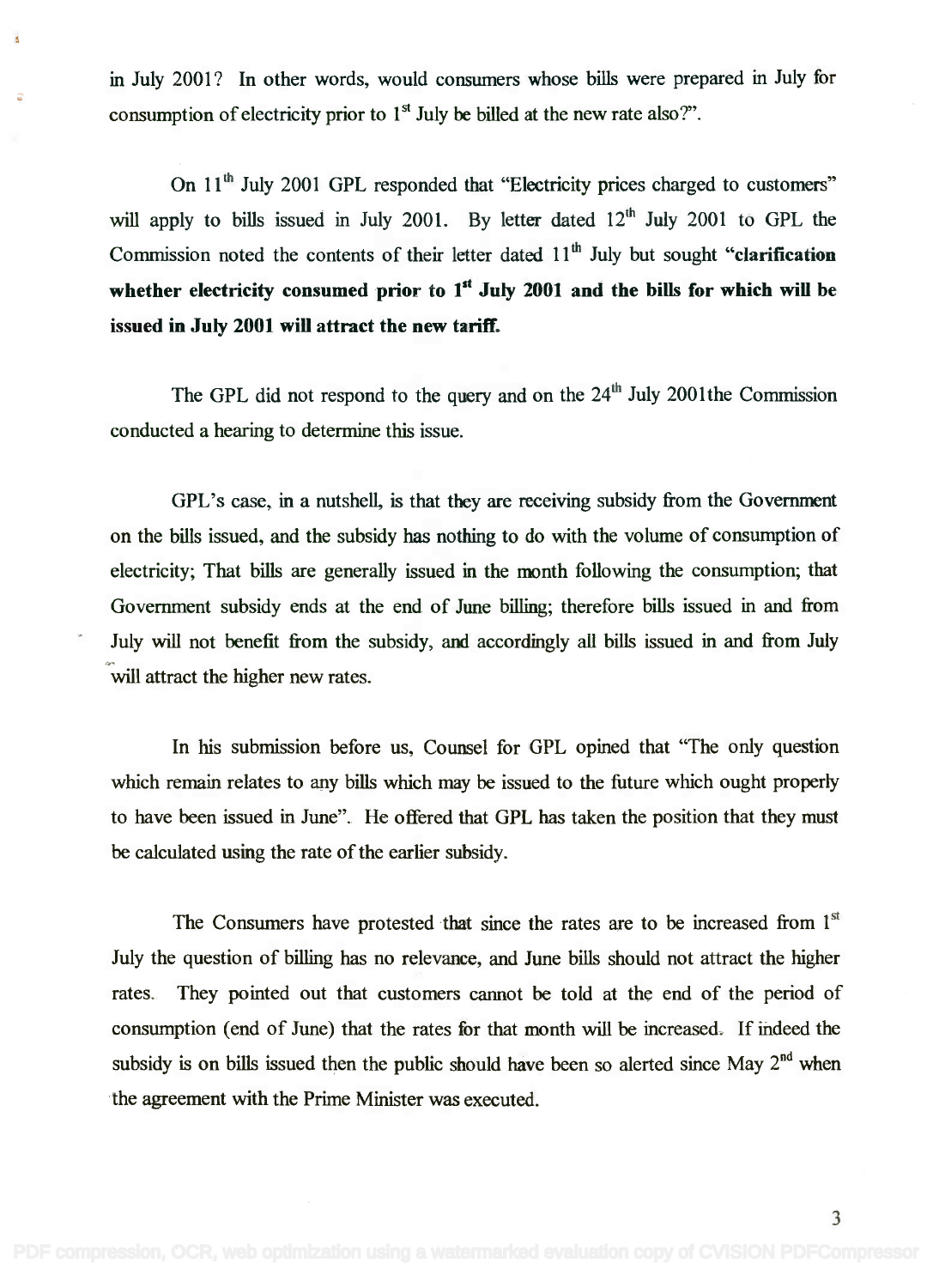The Consumers also protested that meters are not regularly read and estimated The Consumers also protested that meters are not regularly read and estimated billings are used. Accordingly whenever the meters will be read and adjusted the billings are used. Accordingly whenever the meters will be read and adjusted the customers are likely to pay at higher rates for electricity which had already been customers are likely to pay at higher rates for electricity which had already been subsidised by the Government. subsidised by the Government.

And they also complained that good business practices involve consumers being And they also complained that good business practices involve consumers being aware in advance how much they will spend on a service and they should not be aware in advance how much they will spend on a service and they should not be confronted with bills for which they did not cater. confronted with bills for which they did not cater.

The PUC has given mature consideration to all the issues raised. We are fully The PUC has given mature consideration to all the issues raised. We are fully cognizant of our duties and responsibilities. We are required to ensure that the utility cognizant of our duties and responsibilities. We are required to ensure that the utility provides a proper service to its customers and must be duly recompensed. We must also provides a proper service to its customets and must be duly recompensed. We must also ensure that the consumers' interest are protected  $-$  so we must take all factors into consideration to hold an even balance between the parties. consideration to hold an even balance between the parties.

The document dated May  $2^{nd}$ , 2001 is in the form of a letter from John Lynn, Chief Executive Officer of GPL addressed to "The Co-operative Republic of Guyana" Chief Executive Officer of GPL addressed to "The Co-operative Republic of Guyana" and to "Chairman, Americas and Caribbean Power Limited". It is a Letter Agreement on and to "Chairman, Americas and Caribbean Power Limited". It is a Letter Agreement on Subsidy of May and June 2001 Electricity Rates". It sets out GPL's agreement with Subsidy of May and June 2001 Electricity Rates". It sets out GPL's agreement with respect to the payment by the Government of a general subsidy in respect of bills issued respect to the payment by the Government of a general subsidy in respect of bills issued in May and June 2001; It then goes on to state: in May and June 2001; It then goes on to state:

(a) during May and June 2001 GPL will charge its customers: "May and June (a) during May and June 2001 GPL will charge its customers: "May and June 2001 Actual Rates" as set forth in Schedule: 2001 Actual Rates" as set forth in Schedule: The schedule show as follows The schedule show as follows

| "Actual rates May and June:- | fixed charges 194.11 per month         |
|------------------------------|----------------------------------------|
| Rate A                       | Energy charges per kWh (100 kWh/month) |
|                              | and less $(23.21)$                     |
| Residential:                 | Energy charge kWh (over 100 KWh/month) |
|                              | (25.44)                                |

4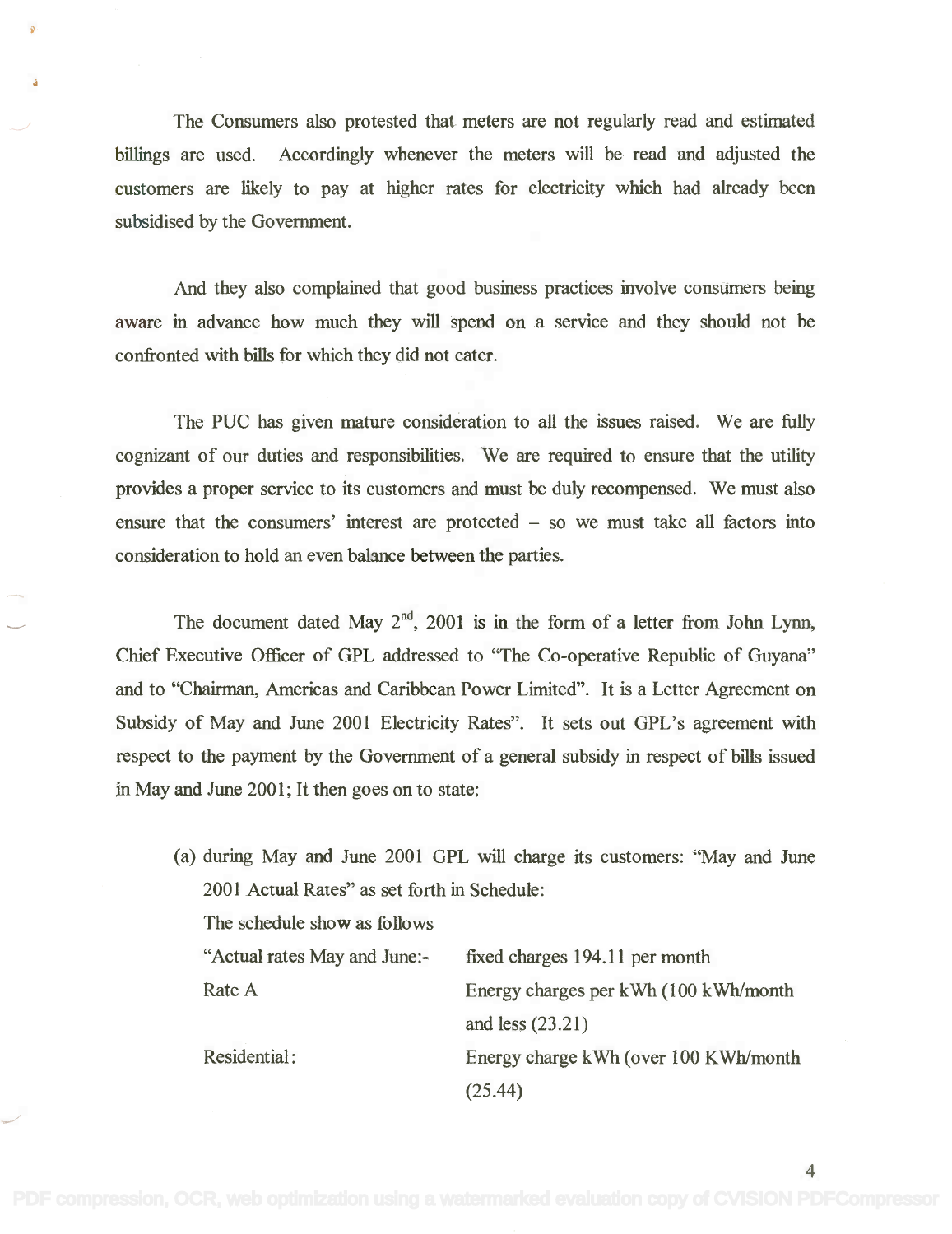It also sets out rates for Commercial, Industrial and street lighting and all the rates It also sets out rates for Commercial, Industrial and street lighting and all the rates specified with respect to each category are the same for the months of May and June specified with respect to each category are the same for the months of May and June 2001. 2001.

The letter agreement further goes on:-

- (b) May and June 2001 Electricity Rates", determined in accordance with ESRA (b) May and June 2001 Electricity Rates", determined in accordance with ESRA and the Licence, will be used in determining the amount of the subsidy, and and the Licence, will be used in determining the amount of the subsidy, and
- (c) From July 1, 2001 until December 31, 2001, unless further subsidies are (c) From July 1, 2001 until December 31, 2001, unless further subsidies are agreed by the parties hereto, the rates to be charged to GPL's customers will agreed by the parties hereto, the rates to be charged to GPL's customers will be those determined in accordance with ESRA and the Licence. be those determined in accordance with ESRA and the Licence.

The Second Schedule to ESRA No. 11 of 1999 explains the following:-

| "Actual Rates"     |                      | means the rates actually charged and chargeable                                                      |  |
|--------------------|----------------------|------------------------------------------------------------------------------------------------------|--|
|                    |                      | by GPL to consumers for the supply of electricity                                                    |  |
|                    |                      | for the period 1.1.99 to 31.12.2000                                                                  |  |
| "Service Rates"    |                      | means the rate charged for service provided by<br>GPL.                                               |  |
| "Electricity Rate" | $\frac{1}{\sqrt{2}}$ | means the rates chargeable by the company for the<br>supply of electricity as of $1st$ January 2001. |  |
| "Headline Rates"   |                      | means the rate charged and chargeable by the<br>Company for the supply of electricity.               |  |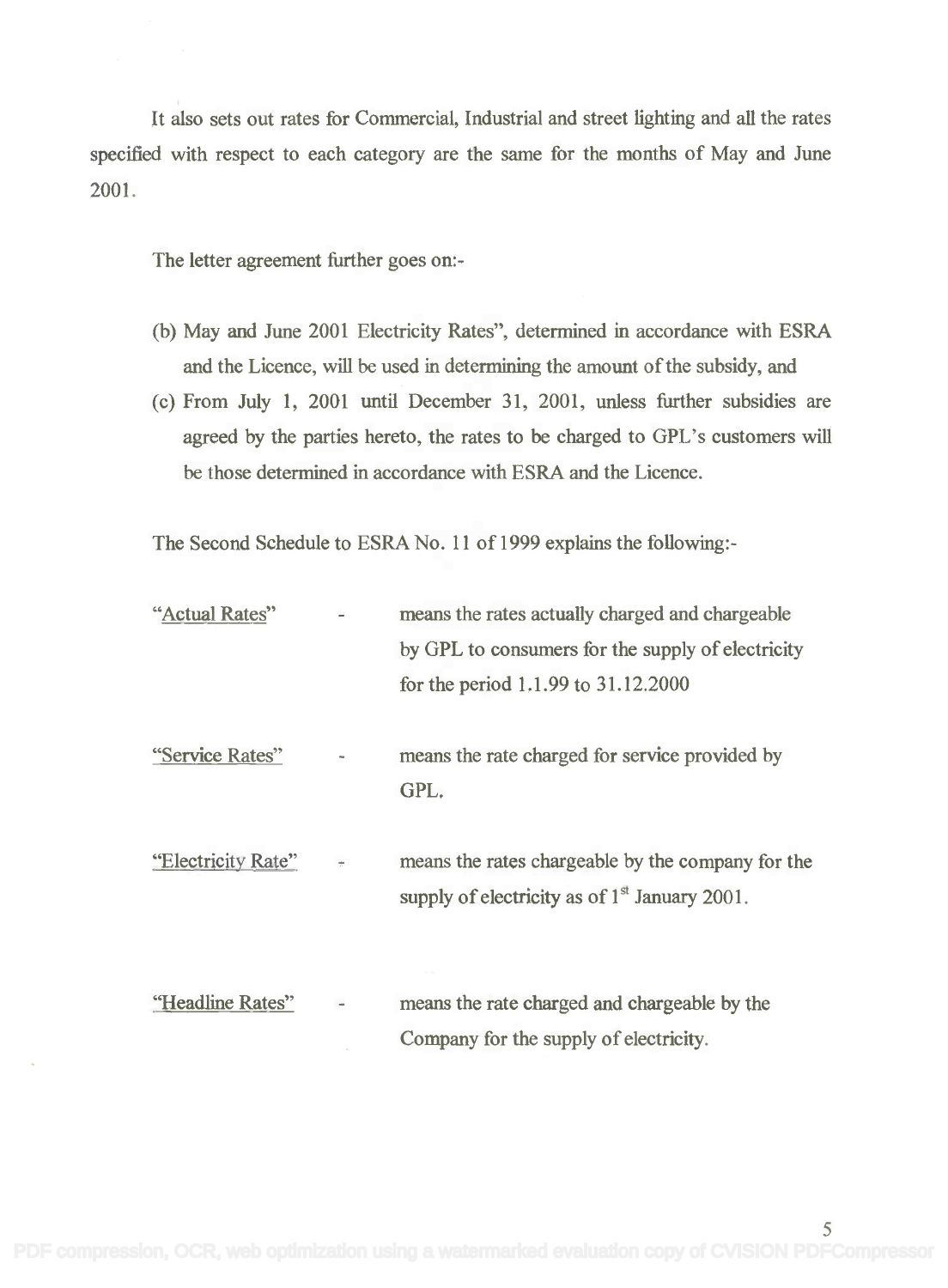"Basic Rates"

means electricity rates and service rates.

mean any tariff charged by GPL for the supply of mean any tariff charged by GPL for the supply of "Rates"  $\overline{a}$ electricity or services, and includes as appropriate electricity or services, and includes as appropriate in the context, headline rates, actual rates or basic in the context, headline rates, actual rates or basic rates. rates.

It seems clear to us that the rates for May and June 2001 charged to consumers It seems clear to us that the rates for May and June 2001 charged to consumers must be billed at the rates agreed upon and set out in the Schedule, and rates charged or must be billed at the rates agreed upon and set out in the Schedule, and rates charged or to be charged from  $1<sup>st</sup>$  July must be billed at the rates determined in accordance with ESRA and the Licence. ESRA and the Licence.

We feel fortified in our opinion having regard to the said agreement when it We feel fortified in our opinion having regard to the said agreement when it stated: "provided that:

- (i) Government pays directly to GPL a subsidy, which is equal to the (i) Government pays directly to GPL a subsidy, which is equal to the estimated amount of revenue which will be forgone arising from the estimated amount of revenue which will be forgone arising from the difference between the May and June 2001 Electricity Rates (which would difference between the May and June 2001 Electricity Rates (which would otherwise be applicable to customers' bills in May and June), and the May otherwise be applicable to customers' bills in May and June), and the May and June 2001 Actual Rates. and June 200I Actual Rates.
- (ii) The subsidy amounts payable under (i) above shall be estimated by GPL (ii) The subsidy amounts payable under (i) above shall be estimated by GPL and GPL shall submit an invoice to the Government in respect of the and GPL shall submit an invoice to the Government in respect of the subsidy payable for each of May 2001 and June 2001 within seven (7) subsidy payable for each of May 2001 and June 2001 within seven (7) days of the last working day of each such month. The Government shall pay to GPL the amount invoiced within seven (7) days of receipt of each invoice. No later than July 31, 2001 GPL will complete a reconciliation of the "Actual Revenue Forgone" taking account of actual reconciliation of the "Actual Revenue Forgone" taking account of actual sales volumes and the differences between May and June 2001 Electricity sales volumes and the differences between May and June 2001 Electricity Rates and May and June 2001 Actual Rates. GPL will determine a Rates and May and June 2001 Actual Rates. GPL will determine a "Settlement Amount" which will be calculated as the "Actual Revenue "Settlement Amount" which will be calculated as the "Actual Revenue Forgone" minus the subsidy payments made by Government in respect of Forgone" minus the subsidy payments made by Government in respect of

6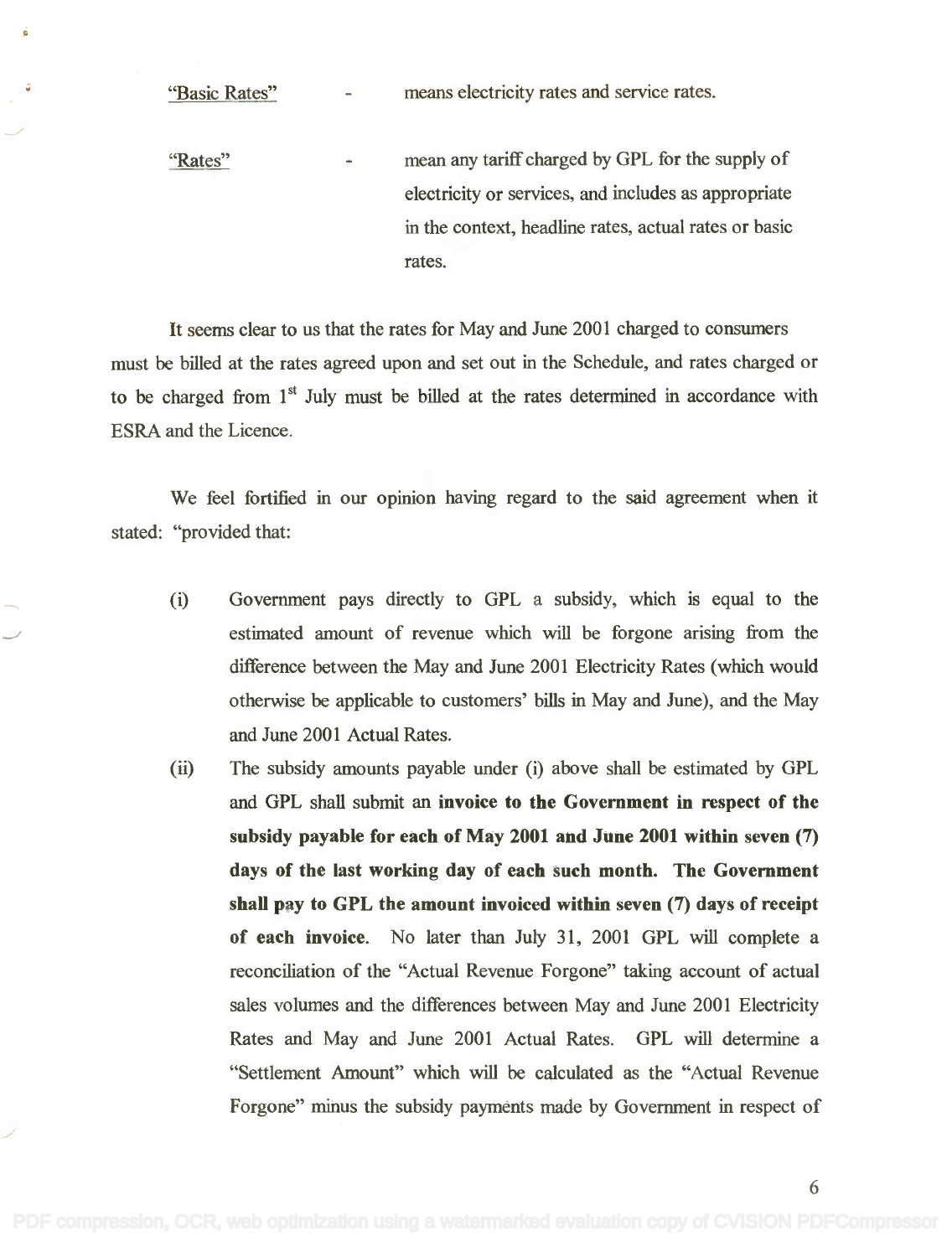# calculations contained in the report will be verified by KPMG, the calculations contained in the report will be verified by KPMG, the Independent Firm of Accountants. Independent Finn of Accountants.

The independent firm of Accountants are the accountants to GPL. So the The independent firm of Accountants are the accountants to GPL. So the Company will do its own calculation and the Government must pay the subsidy. . Company will do its own calculation and the Government must pay the subsidy. .

 $\bullet$ 

If the reconciliation will be completed by the end of July 2001 it follows that If the reconciliation will be completed by the end of July 2001 it follows that June's consumption will be taken into account. The reconciliation will take into account June's consumption will be taken into account. The reconciliation will take into account the actual sales volume and the deficiencies between May and June 2001 Electricity rate the actual sales volume and the deficiencies between May and June 2001 Electricity rate and May and June 2001 Actual rates. and May and June 2001 Actual rates.

Paragraph 3.4(a) of the Shareholders Agreement provides that the subsidy by the Paragraph 3.4(a) of the Shareholders Agreement provides that the subsidy by the Government required to compensate for the difference between the Headline Rates and Government required to compensate for the difference between the Headline Rates and the Actual rates, if any, shall be determined by GPL on a quarterly basis on the electricity sales for the previous three months, provided however that this timing may electricity sales for the previous three months, provided however that this timing may be extended due to any difficulties that GPL may encounter due to the computer and be extended due to any difficulties that GPL may encounter due to the computer and billing system in place at the time of closing. billing system in place at the time of closing.

What we understand by this is that the subsidy is paid on the sales or consumption What we understand by this is that the subsidy is paid on the sales or consumption of electricity, and the question of billing has no relevance. The billing by GPL is their means to collect what is due for the consumption of electricity; and as is provided for by means to collect what is due for the consumption of electricity; and as is provided for by ESRA, the difference between the headline rates and the actual rates shall be billed and ESRA, the difference between the headline rates and the actual rates shall be billed and paid as a subsidy. paid as a subsidy.

In the circumstances we find that the increased rate can only be applied to In the circumstances we find that the increased rate can only be applied to consumption from  $1<sup>st</sup>$  July 2001. We accordingly make the following orders:

(0 GPL shall bill customers for the actual consumption of Electricity GPL shall bill customers for the actual consumption of Electricity up to and including June 30, 2001 at the then existing rate. up to and including June 30, 2001 at the then existing rate.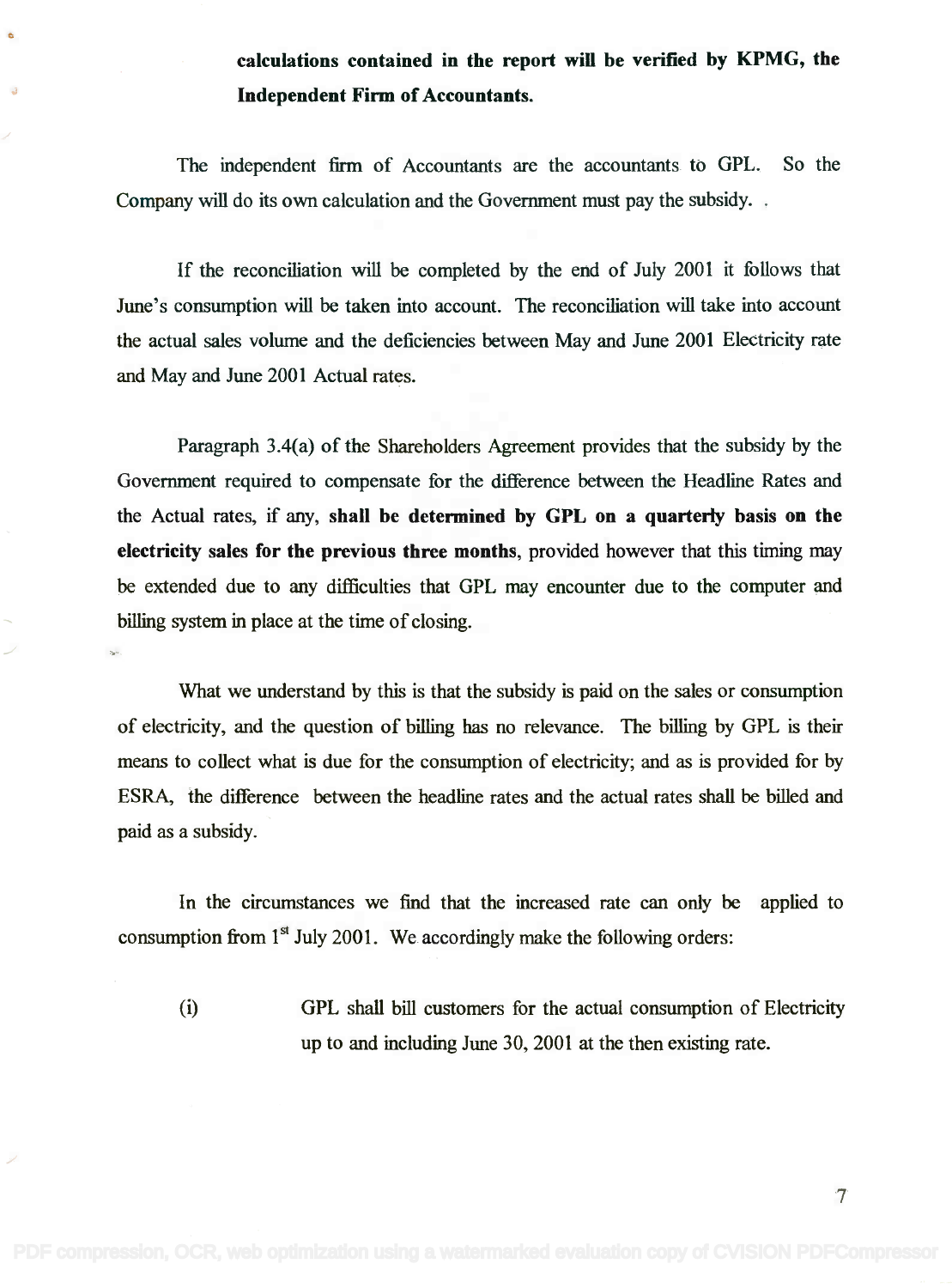- Any and all amounts collected in excess of those rates based on the (ii) Any and all amounts collected in excess of those rates based on the July 1, 2001 rates to be credited to the account of each consumer July 1, 2001 rates to be credited to the account of each consumer for whom the excess or additional amounts were collected. for whom the excess or additional amounts were collected.
- Such credit must be reflected in the respective bills and not later (iii) Such credit must be reflected in the respective bills and not later than October 31, 2001. than October 31, 2001.

The press release for GPL directs that with effect from  $1<sup>st</sup>$  October 2001 the rates will be further increased. will be further increased.

It is further ordered as follows:-

- (i) that the new rates with effect from October  $1<sup>st</sup>$ , 2001 will be billed to customers for electricity consumed with effect from 1<sup>st</sup> October, 2001. 2001.
- $(ii)$ GPL is hereby ordered to pay to the PUC the cost of two hearings GPL is hereby ordered to pay to the PUC the cost of two hearings on  $24<sup>th</sup>$  July and  $2<sup>nd</sup>$  August 2001, in the sum of One hundred and ninety-seven thousand one hundred and eight dollars (\$197, ninety-seven thousand one hundred and eight dollars (\$197, 108.00). 10S.00).

#### CER11141ED A TRUE COPY OF THE ORIGINAL **CER'I1FIED A TRUE COpy OF THE ORIGINAL**

Dated this  $28<sup>th</sup>$  day of August 2001.

| Prem Persaud, C.C.H.  |                                             | Chairman |
|-----------------------|---------------------------------------------|----------|
| L.J.P. Willems, A.A.  | $\mathbf{r} = \mathbf{r} \times \mathbf{r}$ | Member   |
| <b>Hugh George</b>    |                                             | Member   |
| <b>Badrie Persaud</b> |                                             | Member   |